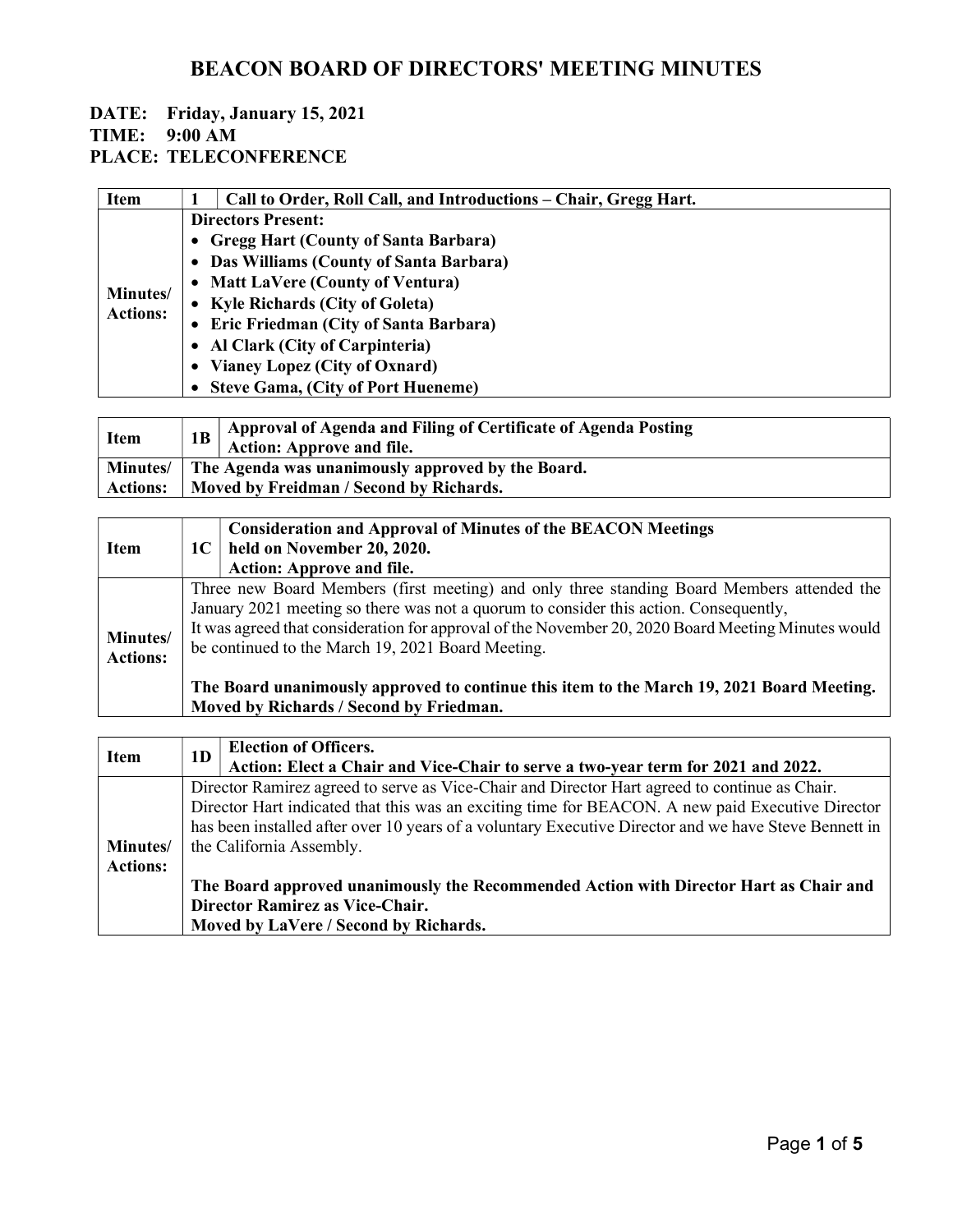#### DATE: Friday, January 15, 2021 TIME: 9:00 AM PLACE: TELECONFERENCE

| <b>Item</b>      | ◢ | <b>Public Comment and Other Matters not on the Agenda</b><br>Receive public comments.           |
|------------------|---|-------------------------------------------------------------------------------------------------|
| <b>Minutes</b> / |   | Christy Weir reported that there is a huge a whale skeleton washed up near Faria Beach which is |
| <b>Actions:</b>  |   | amazing to see if anyone is interested.                                                         |
|                  |   |                                                                                                 |

| <b>Item</b>     | $\sim$ | <b>Presentations – None for this meeting</b> |
|-----------------|--------|----------------------------------------------|
| <b>Minutes/</b> |        |                                              |
| <b>Actions:</b> | N/A    |                                              |

|                             |    | Projects Update – Surfers Point Project.                                                                                                                                                                                                                                                                |
|-----------------------------|----|---------------------------------------------------------------------------------------------------------------------------------------------------------------------------------------------------------------------------------------------------------------------------------------------------------|
| <b>Item</b>                 | 4A | <b>Recommended Actions:</b>                                                                                                                                                                                                                                                                             |
|                             |    | Receive a presentation from City of Ventura on the Surfers Point Project.                                                                                                                                                                                                                               |
|                             |    | Marc Beyeler introduced City of Ventura City Engineer Brad Starr. Mr. Beyeler explained that                                                                                                                                                                                                            |
|                             |    | BEACON has been involved in the Surfers Point Project for over ten years. Most recently,                                                                                                                                                                                                                |
|                             |    | BEACON partnered with the City of Ventura on the most recent phase of the project by assisting the                                                                                                                                                                                                      |
|                             |    | City in securing a pass-through grant from OPC.                                                                                                                                                                                                                                                         |
| Minutes/<br><b>Actions:</b> |    | Mr. Brad Starr provided a PowerPoint update on the latest phase of the Surfers Point Project. The<br>presentation will be updated onto the BEACON Website.                                                                                                                                              |
|                             |    | Director Gama asked how the removal of Matilaja Dam fits into the Surfers Point Project.<br>Brad Starr responded that removal of the dam would certainly be positive since it would provide an<br>increase in sediment deposit to the littoral cell from Ventura River and help expand the beach width. |
|                             |    | <b>Public Comment:</b><br>Christy Weir wished to acknowledge Brad Starr and Brian Brennan for holding this important<br>project together.                                                                                                                                                               |
|                             |    | The Board received and filed.                                                                                                                                                                                                                                                                           |

| <b>Item</b>                         |
|-------------------------------------|
| <b>Minutes</b> /<br><b>Actions:</b> |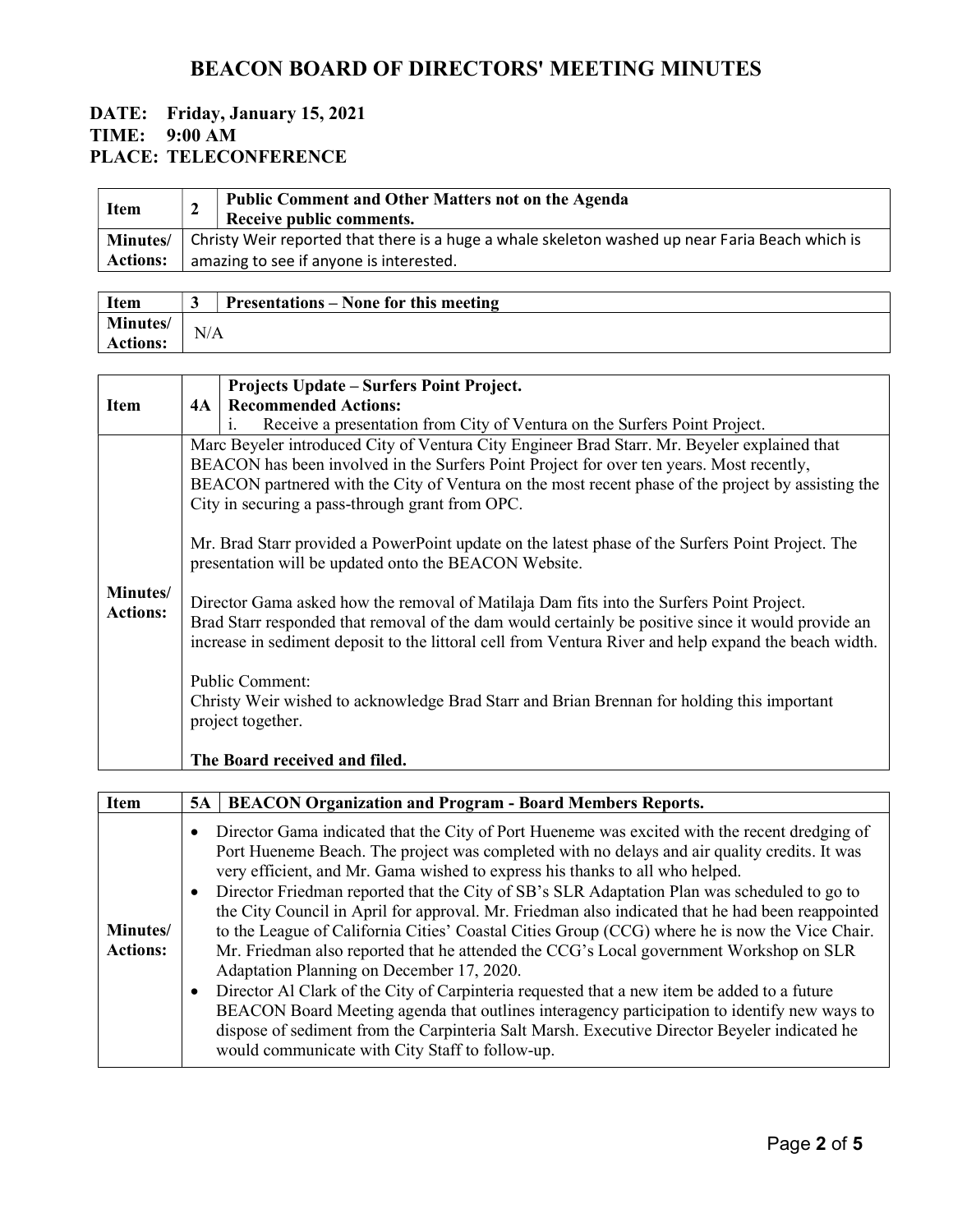#### DATE: Friday, January 15, 2021 TIME: 9:00 AM

PLACE: TELECONFERENCE

|                             | <b>BEACON Organization - BEACON Strategic Planning Goals and Objectives</b>                                                                                                                                                                                                                                                                                                                                                                                                                                                                                                                                                                                                                                                                                                                                                                                                                                                                                                      |
|-----------------------------|----------------------------------------------------------------------------------------------------------------------------------------------------------------------------------------------------------------------------------------------------------------------------------------------------------------------------------------------------------------------------------------------------------------------------------------------------------------------------------------------------------------------------------------------------------------------------------------------------------------------------------------------------------------------------------------------------------------------------------------------------------------------------------------------------------------------------------------------------------------------------------------------------------------------------------------------------------------------------------|
| <b>Item</b>                 | <b>Recommended Actions:</b>                                                                                                                                                                                                                                                                                                                                                                                                                                                                                                                                                                                                                                                                                                                                                                                                                                                                                                                                                      |
|                             | Review, and provide any additional input, as needed, on the Draft Strategic<br>i.<br>5B1                                                                                                                                                                                                                                                                                                                                                                                                                                                                                                                                                                                                                                                                                                                                                                                                                                                                                         |
|                             | Planning Goals and Objectives 2021-2026 (Exhibit 1).                                                                                                                                                                                                                                                                                                                                                                                                                                                                                                                                                                                                                                                                                                                                                                                                                                                                                                                             |
|                             | ii. Direct staff to return with Final Strategic Planning Goals and Objectives at the                                                                                                                                                                                                                                                                                                                                                                                                                                                                                                                                                                                                                                                                                                                                                                                                                                                                                             |
|                             | March 2021 Board Meeting for approval.                                                                                                                                                                                                                                                                                                                                                                                                                                                                                                                                                                                                                                                                                                                                                                                                                                                                                                                                           |
|                             | Executive Director Marc Beyeler explained that a draft of the Strategic Planning Goals and Objectives<br>was previously presented to the Board in November 2020 and the Board requested a review from the<br>Science Advisory Committee (SAC). The SAC review is scheduled for later in January 2021.<br>Following the November 202 Board Meeting, the draft document was also posted on the BEACON<br>Website inviting comments from the Board and public.<br>The following comments were received:<br>$\bullet$<br>Add an additional strategic plan goal to have BEACON address regional level SLR adaptation<br>$\bullet$<br>coordination.<br>Add regional monitoring and objectives as a strategic plan goal.<br>Staff is supportive of the suggestions, but implementation will require grant funding. Mr. Beyeler<br>asked if the Board had additional comments?<br>Marc Beyeler explained that a revised document is attached to the staff report but that no substantive |
| Minutes/<br><b>Actions:</b> | changes have been made since November 2020.<br>Director Gama indicated that Steve Bennett is interested in receiving funding objectives from<br>$\bullet$<br>BEACON and that he will do what he can to support the request. Apparently, a new Bill is in the<br>works to provide additional coastal funding.<br>Director Clark indicated that he supports these additional suggestions.<br>$\bullet$<br>Director Friedman indicated that the monitoring activity is critical. For BEACON to have a<br>$\bullet$<br>regional SLR plan is excellent. The State is looking for regional planning so this would codify<br>BEACON's role in regional SLR adaptation.<br>Director Richards indicated that he also supports the expansion BEACON's regional role.<br>$\bullet$                                                                                                                                                                                                          |
|                             | Director Richards also commented be certainly acknowledges the budgetary constraints of an<br>expanded role but that future budget needs must mainly come from grant funds rather than further<br>dues increases.<br>Director Hart asked if the Bylaws would have to be expanded to add the suggested regional roles?<br>$\bullet$<br>Legal Counsel McKenzie indicated the current Bylaws are broad enough to cover this area, but if<br>$\bullet$                                                                                                                                                                                                                                                                                                                                                                                                                                                                                                                               |
|                             | the Board would like to amend the Bylaws to add the regional role it could.                                                                                                                                                                                                                                                                                                                                                                                                                                                                                                                                                                                                                                                                                                                                                                                                                                                                                                      |
|                             | Director Hart asked if Board members from Ventura County were also supportive of the expanded<br>$\bullet$<br>role?                                                                                                                                                                                                                                                                                                                                                                                                                                                                                                                                                                                                                                                                                                                                                                                                                                                              |
|                             | <b>BOARD ACTIONS: The Board approved unanimously the Recommended Actions.</b><br>Moved by Gama /Second by Friedman.                                                                                                                                                                                                                                                                                                                                                                                                                                                                                                                                                                                                                                                                                                                                                                                                                                                              |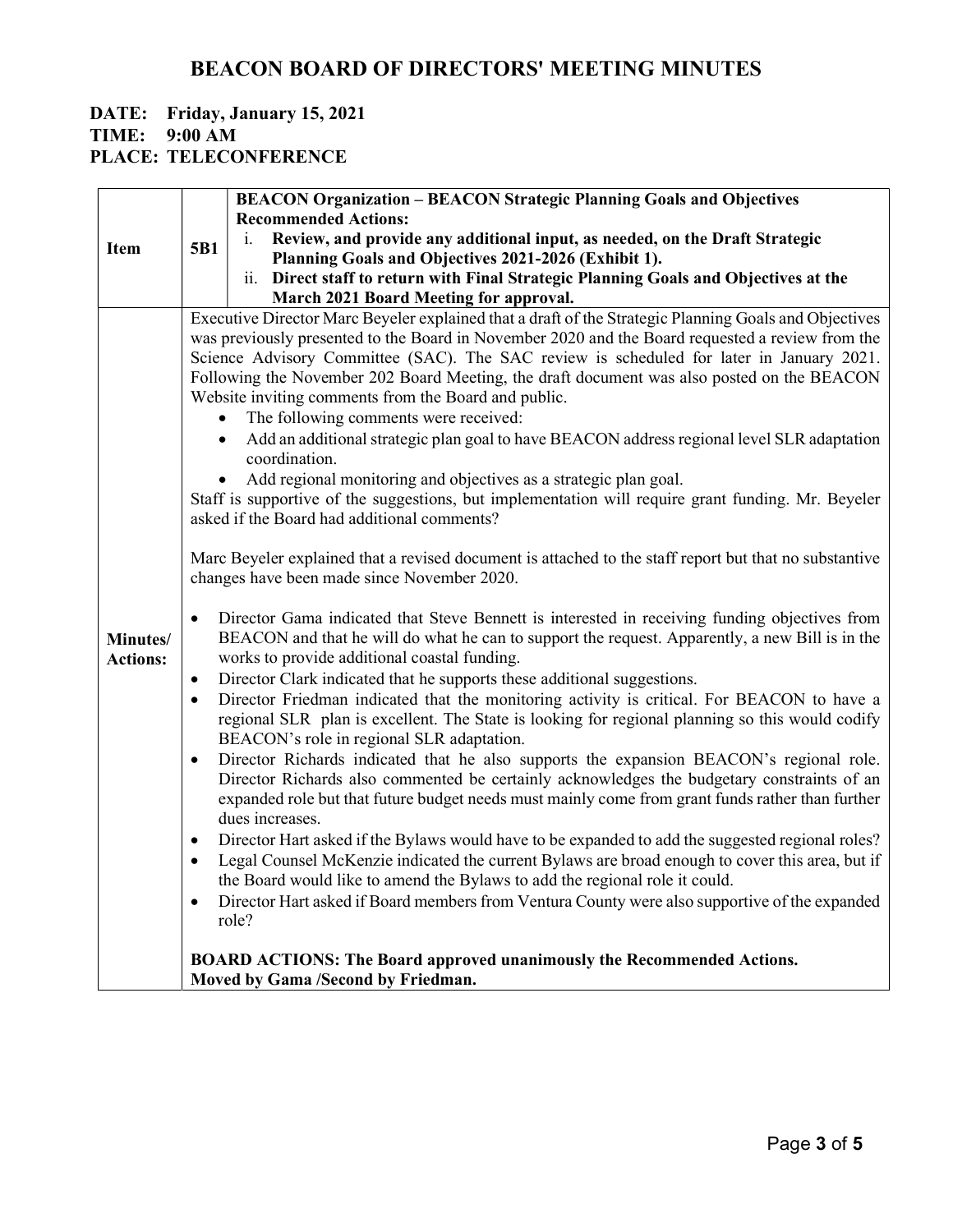#### DATE: Friday, January 15, 2021 TIME: 9:00 AM PLACE: TELECONFERENCE

| <b>Item</b>     |                                                                                                                      | <b>BEACON Legislative Programs Priorities.</b>                                                                                                                                                     |  |  |
|-----------------|----------------------------------------------------------------------------------------------------------------------|----------------------------------------------------------------------------------------------------------------------------------------------------------------------------------------------------|--|--|
|                 | 5B <sub>2</sub>                                                                                                      | <b>Recommended Actions:</b>                                                                                                                                                                        |  |  |
|                 |                                                                                                                      | i. Receive a Staff Report on Legislative Program Priorities.                                                                                                                                       |  |  |
|                 |                                                                                                                      | ii. Authorize the Chair to send a letter to State Legislative Representatives that                                                                                                                 |  |  |
|                 |                                                                                                                      | identifies selected funding and policy actions that would assist BEACON in                                                                                                                         |  |  |
|                 |                                                                                                                      | accomplishing its goals and objectives (Attachment 1).                                                                                                                                             |  |  |
|                 |                                                                                                                      | Executive Director Marc Beyeler indicated that at the November 20, 2020 Board meeting Staff                                                                                                        |  |  |
|                 | presented to the Board draft legislative priorities for consideration. The priorities address                        |                                                                                                                                                                                                    |  |  |
|                 | BEACON's needs and that of other Regional Sediment Management (RSM) plan authors. Mr.                                |                                                                                                                                                                                                    |  |  |
|                 |                                                                                                                      | Beyeler explained that all coastal agencies struggle with funding challenges and what role to take                                                                                                 |  |  |
|                 |                                                                                                                      | regarding SLR and RSM. Attached to the Staff Report is a draft letter to State Legislative<br>Representatives for consideration by the Board. The letter focuses on two actions. One is requesting |  |  |
|                 |                                                                                                                      | expanded funding for the implementation of RSM initiatives. The second requests funding for                                                                                                        |  |  |
| Minutes/        |                                                                                                                      | BEACON to advance RSM and Coastal Adaptation on a more global level statewide.                                                                                                                     |  |  |
| <b>Actions:</b> |                                                                                                                      |                                                                                                                                                                                                    |  |  |
|                 | Director Richards wished to clarify the recipients of the letter.<br>$\bullet$                                       |                                                                                                                                                                                                    |  |  |
|                 |                                                                                                                      | Executive Director Beyeler explained that the letter would be sent directly to all those listed at                                                                                                 |  |  |
|                 |                                                                                                                      | bottom of the letter under cc.                                                                                                                                                                     |  |  |
|                 | <b>BOARD ACTIONS: The Board approved unanimously the Recommended Actions.</b><br>Moved by Gama / Second by Richards. |                                                                                                                                                                                                    |  |  |
|                 |                                                                                                                      |                                                                                                                                                                                                    |  |  |
|                 |                                                                                                                      | <b>Auditor-Controller Budget Actions and Financial Reports Recommended Actions:</b>                                                                                                                |  |  |
|                 |                                                                                                                      | Receive and file the Fiscal Year 2020-2021 Unadjusted Budget-to-Actual<br>i.                                                                                                                       |  |  |
|                 |                                                                                                                      | report for the year-to-date period ending December 31, 2020 (Exhibit I).                                                                                                                           |  |  |
| Item            | <b>5C1</b>                                                                                                           | ii. Approve and authorize the Chair to execute Amendment No. 1 to FY 2020-                                                                                                                         |  |  |
|                 |                                                                                                                      | 21 Biennial Audit Contract with Fedak & Brown LLP for Financial                                                                                                                                    |  |  |
|                 |                                                                                                                      | Auditing Services to extend the term of performance for an additional 4                                                                                                                            |  |  |
|                 |                                                                                                                      | months revising the end term date to June 30, 2021 (Exhibit II).                                                                                                                                   |  |  |
|                 |                                                                                                                      | Mr. Carlos Maldonado of the Ventura County Auditor Controller's Office presented the Budget to                                                                                                     |  |  |
| Minutes/        |                                                                                                                      | Actual report and requested budget adjustments.                                                                                                                                                    |  |  |
| <b>Actions:</b> |                                                                                                                      |                                                                                                                                                                                                    |  |  |
|                 |                                                                                                                      | <b>BOARD ACTIONS: The Board approved unanimously the Recommended Actions.</b>                                                                                                                      |  |  |
|                 |                                                                                                                      | Moved by Gama / Second by Lopez.                                                                                                                                                                   |  |  |